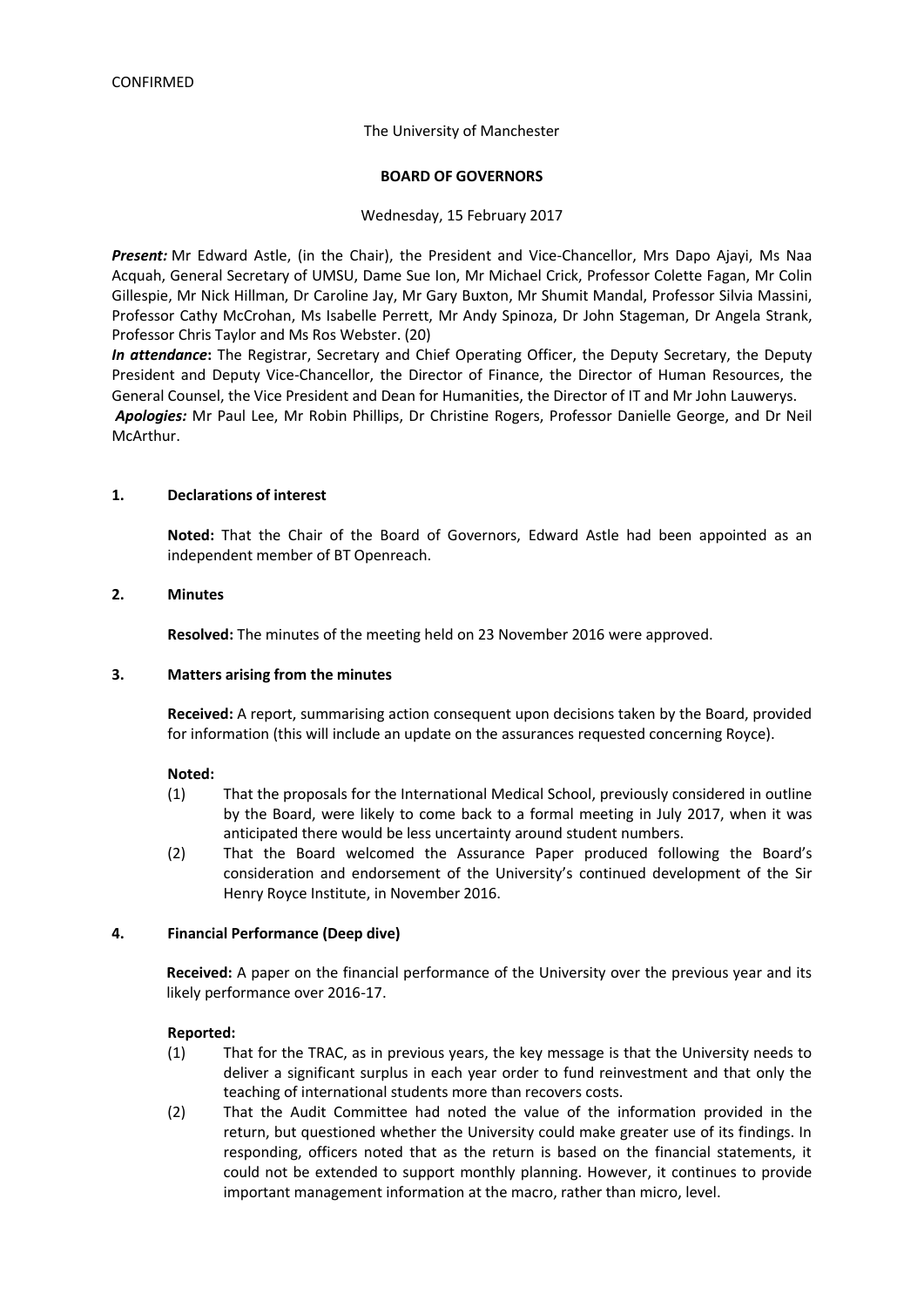- (3) That the original purpose of the TRAC return was to provide important management information on the health and sustainability of the sector. At the level of the sector, most research intensive universities show a break-even position, but less researchintensive HEIs appear to make stronger returns overall.
- (4) That a revised forecast was produced and considered in the Finance Sub Committee in November. The forecast was not accepted as the underlying assumptions did not withstand robust challenge and it was agreed that further work was required to increase confidence in the fee, research, staff cost and other expenses projections. However, it had been agreed to accelerate some IT investment in order for teams to maintain momentum and deliver cost effectively, this being affordable given the capital profile overall.
- (5) That the deep dive provided information on the financial performance forecasts for the year end position in July 2017. This included references to anticipated tuition fee income, research income, staff costs and other operating. Investment Income was out-performing budget and the performance of the active managers was reviewed by the Finance Committee. There was a disparity between the Treasury policy and the Investment strategy which, whilst minimising risk, greatly reduces the level of return on cash holdings. However, it was reported that the University was now entering a period of increasing spend relating to the Capital Programme.
- (6) That the majority of risks with a financial impact as presented on the risk register relate to future years. The UMSS valuation will however have an impact on the statement of comprehensive income this year, further highlighting the sustainability issue. Capital Inflation is unlikely to hit this year's numbers with the main risk relating to start of works. There had been some positive indications that the future uncertainty was being managed as contract close is approached on a number of projects, albeit at values greater than originally planned. Whilst there was a great deal of uncertainty in the financial markets, the projections for the University's investment portfolio remained sound and therefore the year to date performance should not be eroded. In addition, the cost base management would require attention in order to avoid any deterioration from the year to date position.

## **Noted:**

- (1) That in its consideration of financial performance and the future financial position, the Board highlighted issues associated with research expenditure. The University was focused on this issue via the Research Strategy Group which was looking at patterns of research costs across Schools and Faculties.
- (2) That there is an acceptance that while a greater level of research activity is a crucial part of delivering strategic objectives, it will never fully recoup costs. However, the improved recovery of costs was essential and there was an acceptance that more effort was required to embed these considerations at the early stages of research engagement.
- (3) That a reforecast would be undertaken and was expected remediate the likely year-end position. Research overhead recovery would continue to be the primary focus.
- (4) That the Board thanked the Director of Finance for providing the assessment and looked forward to further consideration of these issues at the Accountability and Planning Conference **Action:** P&VC, Registrar, Secretary and COO and Director of Finance .

## **5. Delivering Manchester 2020**

**Received:** An update on the content of the programme of activity required to realise additional discretionary funding to meet the ambitions of Manchester 2020.

**Noted:** That some of the key considerations would be discussed at the Accountability and Planning Conference and that formal approval of the programme would be sought at the May meeting.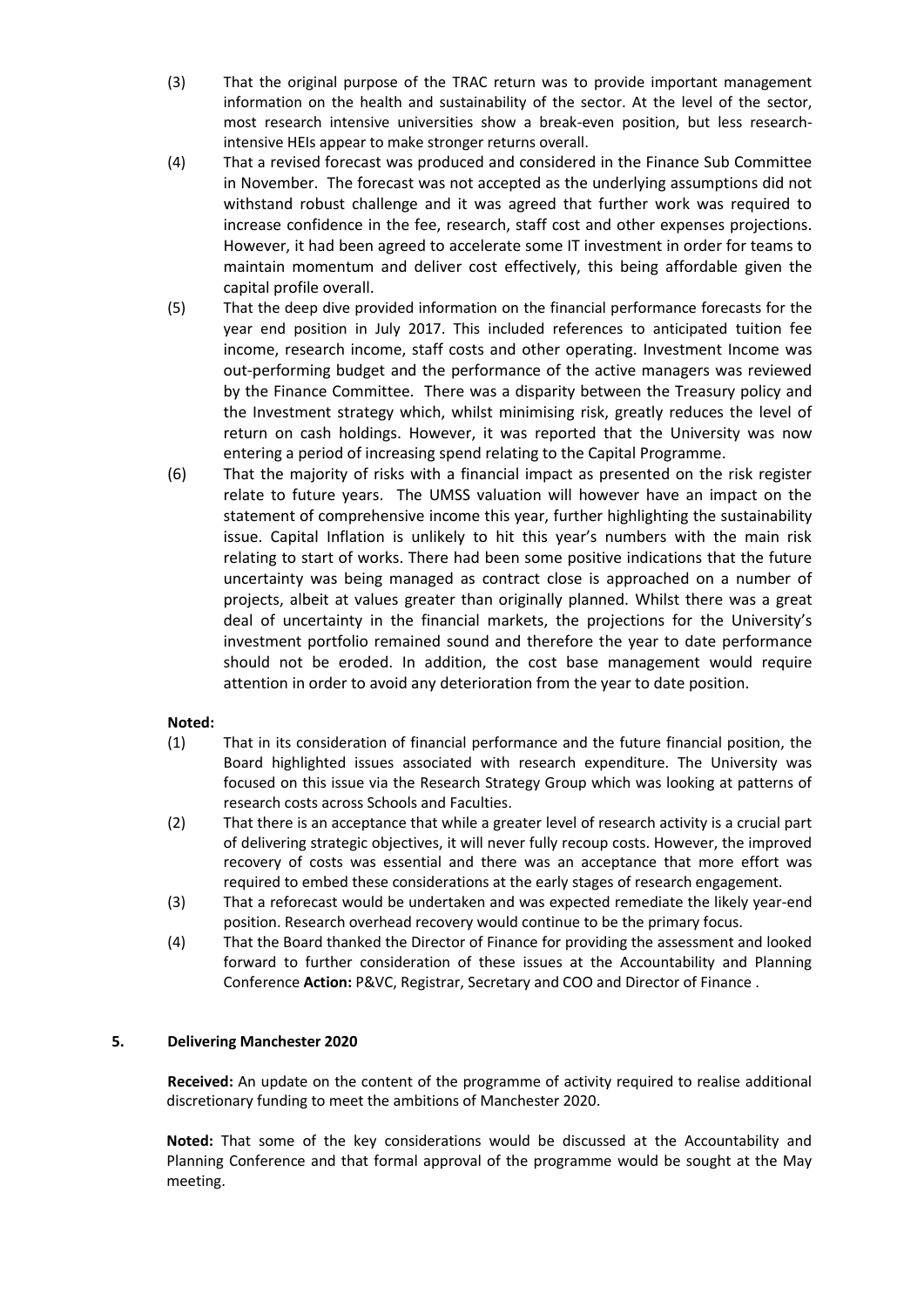### **6. IT Strategy**

**Received:** A paper and presentation from Malcolm Whitehouse, the Director of IT, on the IT Strategy, for information.

## **Reported:**

- (1) That to ensure that the University makes optimum use of information technology, IT Services has developed, and will continue to maintain, an IT Strategy appropriate to deliver the University's overall vision. It sets out the goals and direction for IT, how it supports the vision, and the building blocks required to achieve it. This strategy will be refreshed on an annual basis, based on a review of University direction and emerging HE sector and broader technology trends.
- (2) That the paper provided information on the strategic principles adopted to guide IT decision making. These will be used in the prioritisation of IT investment and drive solution decisions on projects.
- (3) That the Strategy provided an assessment of the current IT architecture, including information in respect of Teaching and Learning, Research, Information Management, and Optimisation and Remediation. Further details of the future IT approach to the adoption of industry best practice, and the transition to a robust flexible model of IT support, including the greater use of cloud based services was also included.
- (4) That the IT Strategy paper was presented to the Board of Governors, for information, following its development by the IT Strategy Board and approval by the Change and IT Projects Subcommittee of the Planning and Resources Committee.

#### **Noted:**

- (1) That the new Strategy had been brought forward in the previous year and recognised that previous levels of IT investment were lower. Previously the strategy had sought to "fix on fail" and deal only reactively with challenges. The Strategy brought forward and the roadmap, would continue to develop over the next five years.
- (2) That the IT Directorate was prioritising an operating model for IT Services. This included identifying and engaging appropriate strategic partners, while bolstering the intelligent buyer capability within the Service.
- (3) That the key risks concerned the University's network (where both remediation and investment was required, the greater integration of core IT systems, and in relation to directory services.
- (4) That in respect of the delivery of Manchester 2020, the Board considered likely progress in IT by 2020. While it was accepted that resource constraints meant that investment would be unlikely to match levels in the very best providers, it was important to deliver services that were comparable in terms of quality to leading institutions. The work within the University on the research lifecycle (which was recognised by some staff members of the Board) and the student lifecycle were key elements of this. Currently, the University's project execution capability was weaker, and the Directorate was seeking to strengthen this via some key appointments. These appointments, within an environment where recruitment and retention was challenging, would then work intelligently with strategic partners to uplift performance via partnership rather than outsourcing. Delivering outcomes was the focus.
- (5) That the Audit Committee would continue to monitor IT related risks closely and that the Board would welcome a presentation on the Student Lifecycle project at the Strategic Briefing in June. **Action:** Deputy Secretary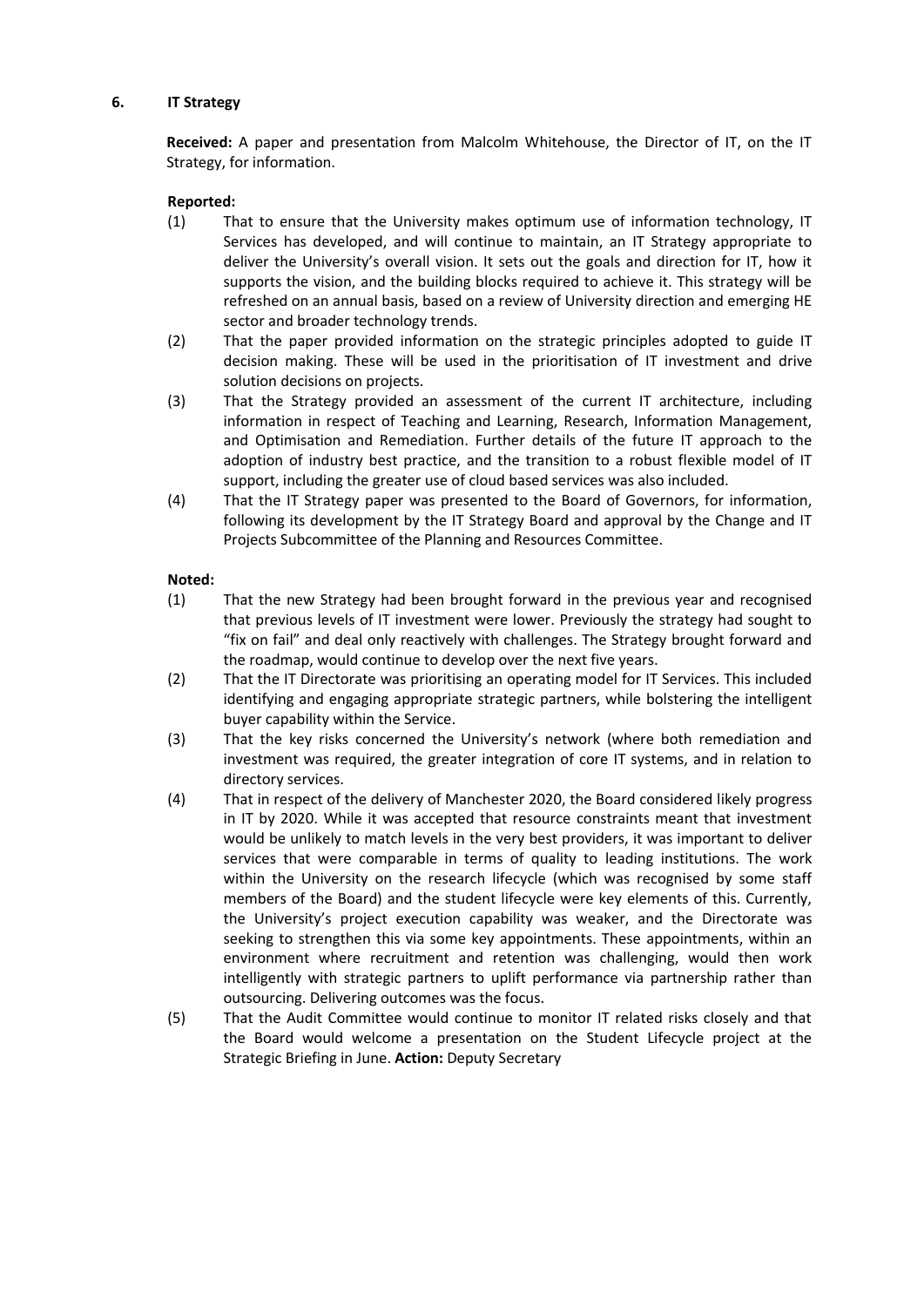## **7. President and Vice-Chancellor's report**

# **(a) The Report of the President and Vice-Chancellor to the Board of Governors**

# **Reported:**

- (1) That the Report of the President and Vice-Chancellor provided and update on the passage through parliament of the Higher Education and Research Bill. The government published some amendments to the Bill in response to some issues on which universities have made representation, all of which were accepted, notably:
	- student representation on the OfS board– this has been welcomed by NUS despite its continued opposition to the wider programme of reform, particularly the link between TEF and rising tuition fees;
	- a duty on OfS to monitor the financial sustainability of the sector, though this is not the same as assuring it as the HEFCE is currently required to do;
	- restrictions on the Secretary of State so particular courses cannot be prohibited or required. This has been one of the most contentious areas of the Bill due to concerns about its negative impact on academic freedom and institutional autonomy;
	- the requirement for all registered providers to publish student protection plans and bring them to students' attention;
	- the inclusion of post graduate training in UKRI's functions, the requirement for at least one UKRI board member to have experience of research, science or business, and a recognition of devolution in UKRI's governance structures.

Efforts continue to secure further amendments as the Bill continues its passage through the Lords. Major themes of the debate include university autonomy, marketisation, the TEF, the role of UKRI, and the relationship between the government and universities.

- (2) That the University's EU group has been monitoring Brexit related developments carefully and taking appropriate actions in an effort to mitigate concerns. A series of information sessions providing practical advice and support to staff on residency and citizenship eligibility status have been held for EEA and also non EEA staff, followed by smaller workshops to provide individual guidance and support. These have been very well received by staff. Work is to be undertaken to build capacity in HR to deliver advice to non EEA staff. This would provide the University with a foundation for a service to EEA staff following any change to their eligibility to work in the UK post-Brexit. Linked to this, the recognition by the government of the need to provide early clarity on EU nationals here and for UK nationals in Europe is welcomed. Universities UK and the Russell Group of universities have been very active in lobbying, and the President and Vice-Chancellor I have attended many meetings on Brexit, regionally and nationally. The University has contributed to a number of calls for information on the impact of Brexit including with suggestions for how these might be mitigated.
- (3) That the 2016 round of Annual Performance Reviews (APRs), completed in December, was effective in evaluating performance across the University against the key priorities identified in the strategic plans and operational priorities. Overall the University continued to make significant progress towards many of the goals and targets described in Manchester 2020, the University's Strategic Plan, but there was an acknowledgement that it still faces major challenges in some areas to achieve the "step change" that will be required to meet ambitions.
- (4) That the APR process forms the basis of the annual Stock Take Report, which the President and Vice-Chancellor will present to the Board's Accountability and Planning Conference in March and which was included in the papers for this meeting of the Board. In addition to providing accountability and analysis of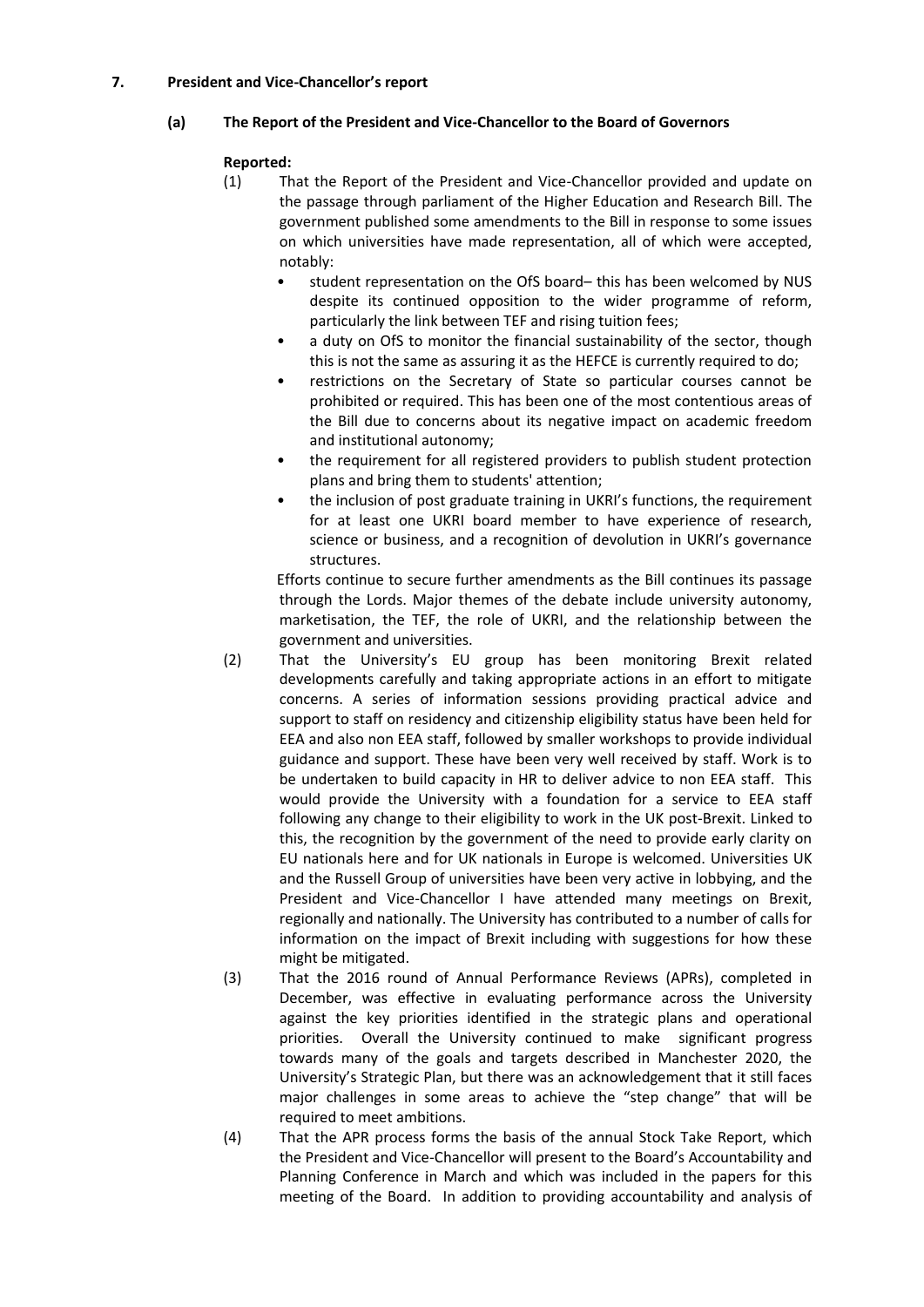performance data, the APRs provide an opportunity for detailed discussions about ambition and strategies for future performance improvement. As last year, there was a greater emphasis on future priorities and challenges facing the Faculties, PSS, the Library and cultural institutions and this stimulated some important discussions on the future strategy for the University.

- (4) That the President and Vice-Chancellor provided an update on student recruitment and the likely reduction in levels of Home and EU applications.
- (5) That Attention was focused on recruitment for the 2017 intake, which is likely to be challenging, with increasing competition for the most qualified A level students, concerns over the impact of Brexit and considerable uncertainty and heightened competition for international recruitment.
- (6) That the Director of Compliance and Risk provided an update on two cyber security related incidents that had been actively managed by the University.

**Noted:** That the Board of Governors considered the agenda of the Accountability and Planning Conference, noting that some changes in the format had been incorporated.

## **(b) Exercise of Delegations**

**Reported:** Acting on behalf of Senate and the Board of Governors, and on the recommendation of the relevant Head of School and Dean of the Faculty, the President and Vice-Chancellor awarded the title of emeritus professor to:

Professor Jeremy David Waddington, Alliance Manchester Business School, with effect from 1st November 2016.

Professor Raymond McMahon, School of Medical Sciences, with effect from 1st November 2016.

Professor Daniel Szechi, School of Arts, Languages and Culture, with effect from 31st January 2017.

Professor David Henson, School of Health Sciences, with effect from 31st January 2017.

#### **8. Presentation from SLT Member**

**Received:** A presentation on from Professor Keith Brown in his capacity as Vice-President and Dean of Humanities.

**Reported:** The presentation briefed members on Faculty performance, the revamped Policy @ Manchester initiative led by Diana Coyle and Andy Westwood, the Manchester Urban Institute and links to DevoManchester, Teaching, Learning and Students, Internationalisation, and domestic League Tables positions, and a broader update on the quality agenda.

**Resolved:** The Board of Governors provided a delegated authority to progress the appointment of the UMI3 Chair via the executive, ahead of the next formal meeting of the Board of Governors.

#### **9. Chair's report**

**Received:** An update from the Chair on governance related matters, including references to the ongoing Review of Board Effectiveness and on the content of the Accountability and Planning Conference Agenda in March 2017.

#### **Noted:**

(1) That the Chair provided an update on the progress of the Review of Board Effectiveness. Led by John Lauwerys, with support from the Leadership Foundation, the final interviews with members were taking place and it was anticipated that the Report would be considered by the Board at the formal Board meeting held within the Accountability and Planning Conference.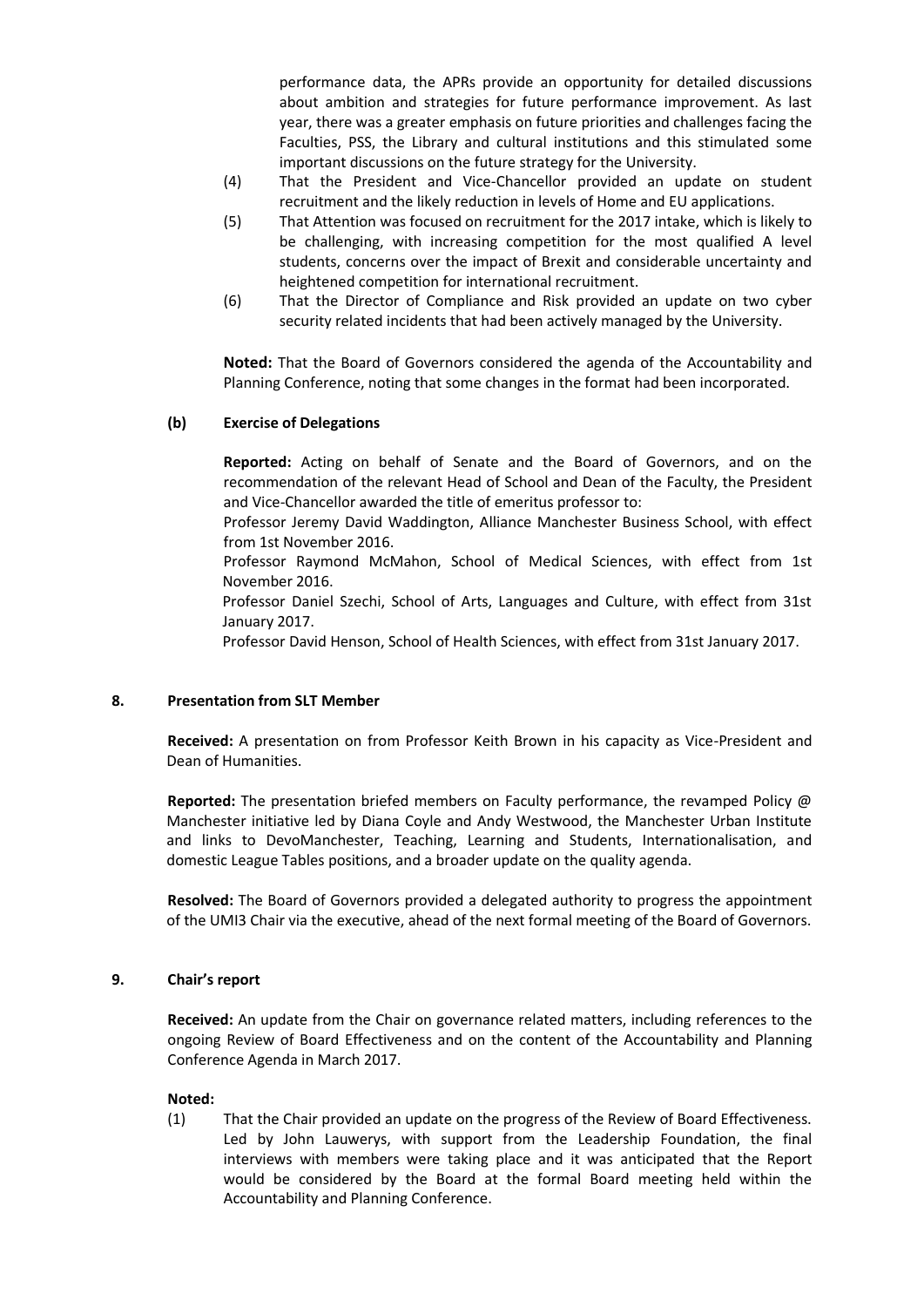(2) That the Board considered the outline agenda for the Accountability and Planning Conference and requested additional high-level summary documents to support the full reporting within the Conference papers. **Action:** Registrar, Secretary and Chief Operating Officer.

## **10. Secretary's report**

## **(a) Charitable donations to support survey returns**

## **Reported:**

- (1) That the University is an exempt charity, whose status is derived from the Charities Act 1993. It is responsible to HEFCE, which is charged, as its principal regulator, with monitoring its compliance with charity law obligations.
- (2) That as trustees, the Board is asked to endorse donations to be made on behalf of the University as part of the surveys, due to take place over spring and summer 2017. The donations are intended to drive up participation in the surveys, and by doing so, to ensure the University gathers meaningful feedback on its performance. This will facilitate improvements in the delivery of the University's strategic objectives, and through this, help deliver the objects defined in its charter, namely: "to advance education, knowledge and wisdom by research, scholarship, learning and teaching, for the benefit of individuals and society at large."

# **Resolved:**

- (1) That the Board, having noted the University's objects, approved the proposal that donations on behalf of staff and students be made to a number registered charities whose objects complement those of the University, in line with the wishes of staff members and students participating in this year's University or national surveys.
- (2) That the Board provided delegated authority for the executive to make future donations to charities that are selected by the executive and whose objects complement those of the University, in line with the wishes of staff and/or students that are providing feedback to the University in the form of survey returns. Any such donations made should be reported back to the Board via the Exercise of Delegations. **Action:** Deputy Secretary

## **(b) Update on Senate elections**

**Reported:** That following the recent call for nominations, ballots were underway across the faculties of Humanities, Biology, Medicine and Health and in Science and Engineering, to award Senate places from 1 September 2017. A report on the outcome of the ballots would be provided at the May meeting. **Action:** Deputy Secretary

## .**(c) Prevent Monitoring Conclusions**

- (1) That HEFCE had provided their assessment of the Prevent Monitoring Duty return, submitted by the University in December 2016. Their assessment concluded that the University had demonstrated sufficient evidence of due regard to the Prevent Duty.
- (2) That the conclusion also included minor observations and requests for additional information in respect of training, the external speakers process and the operation of welfare policies, which the University would provide to HEFCE.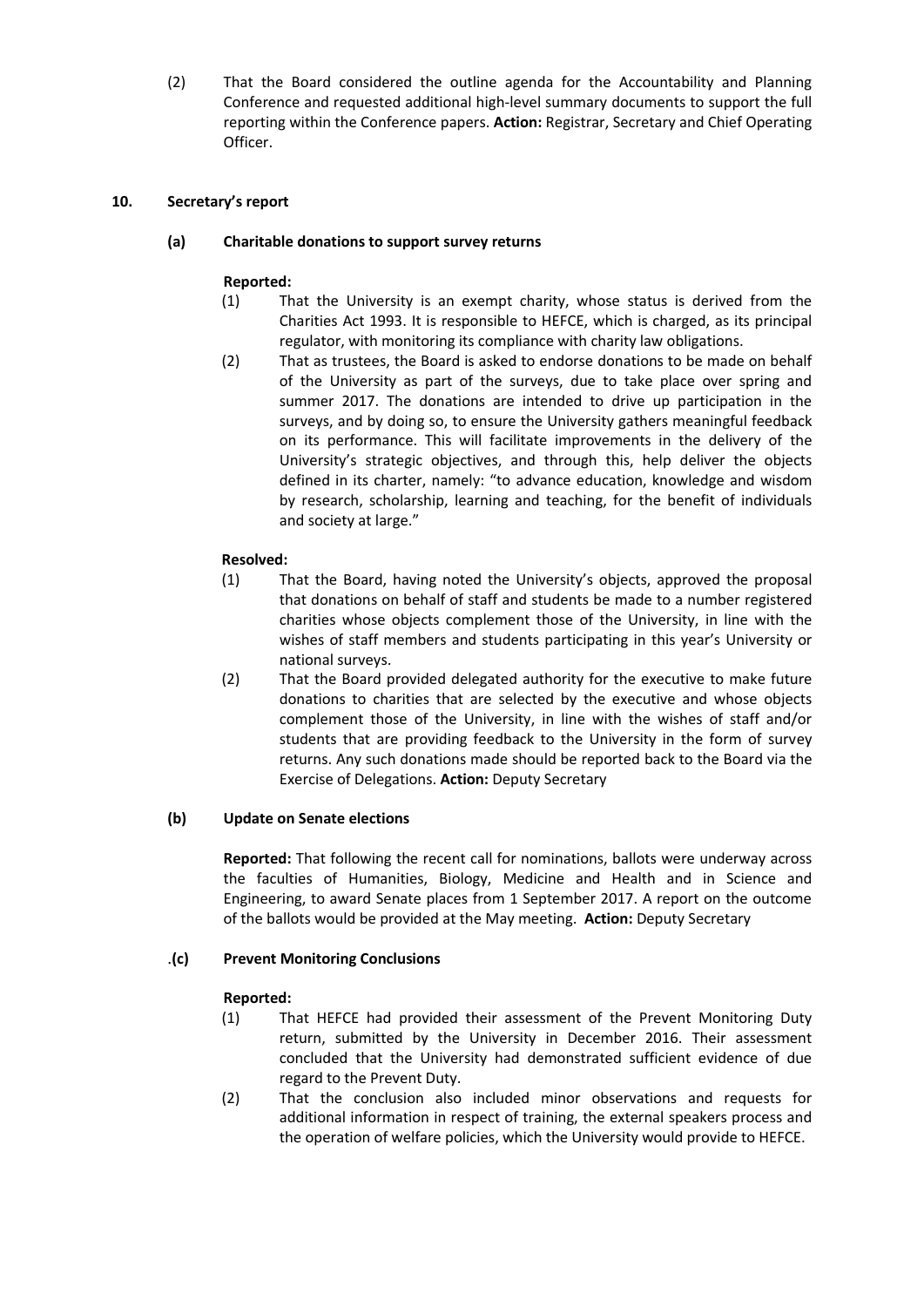# **11. Risk (Deep dive)**

**Received:** The risks identified by Board members in the recent exercise and the discussion at Audit.

# **Reported:**

- (1) The Chair of the Audit Committee reported that the Audit Committee had discussed the Cyber Security Risk and questioned whether a successful attack was likely, or highly likely, and suggested that the University might consider its placement again, following the Board discussion.
- (2) The Audit Committee noted that a number of the risks had "moved right" in this iteration, which reflected uncertainty in the sector and perhaps a challenging financial position for universities in the future. A key consideration might be whether the University is sufficiently agile and flexible enough to manage and seize opportunities within a more challenging external environment.
- (3) That the risk identified within the contributions from Board members concerning the capacity of the University to address and pursue a series of strategic activities ("executive bandwith") was expressed well and might also be reflected in the register/map. The Programme Office which had been established to support the delivery of Manchester 2020, addressed elements of this concern.
- (4) That, in examining the totality of risks, the Audit Committee noted that the changes in financial and operating environments caused by external factors might damage the University's ability to deliver the strategic plan, prompting its reconsideration.

# **Noted:**

- (1) That within the Board's discussion of the risks, the following additional risks were highlighted and might be further considered by the Executive:
	- Seizing the opportunities from the DevoManchester initiative
	- Further opportunities in existing student recruitment markets e.g. China, though also noting potential impact of Brexit and further limits on immigration
	- Contractual risk (not just in Estates, but also in IT), as with the IT discussion this relates to the important of retaining an effective intelligent buyer capability.
	- The risks arising from the opening of the market to new providers, with different, innovative or flexible, models of delivery
- (2) That the Executive will reflect on the Board and Audit Committee discussions in bringing forward the next iteration of the risk maps and register.

## **12. Board Composition and Skills Audit**

**Received:** The outputs of the survey of Board members on skills/experience.

## **Noted:**

- (1) That in terms of gender, the Board is balanced in totality inc. *ex officio* and elected positions but further work is required to improve gender balance in the lay category through the Nominations Committee.
- (2) That in terms of ethnicity there was some diversity among the Board's membership, but further work is required to ensure the Nominations Committee continues to consider a wide pool of candidates. Representation in terms of other minority groups and some specific communities is limited.
- (3) That within the lay category, lower skill levels across Information Systems, Education and Estates and Facilities. Similarly, noting the roles of Finance and Audit Committee, the breadth of Finance and Audit Skills is moderate (relative to others). There was also limited experience in respect of Pensions, Investments/Treasury Management (lay), in Cyber Security (lay) and in relation to Trade Union / Collective Bargaining experience. (lay).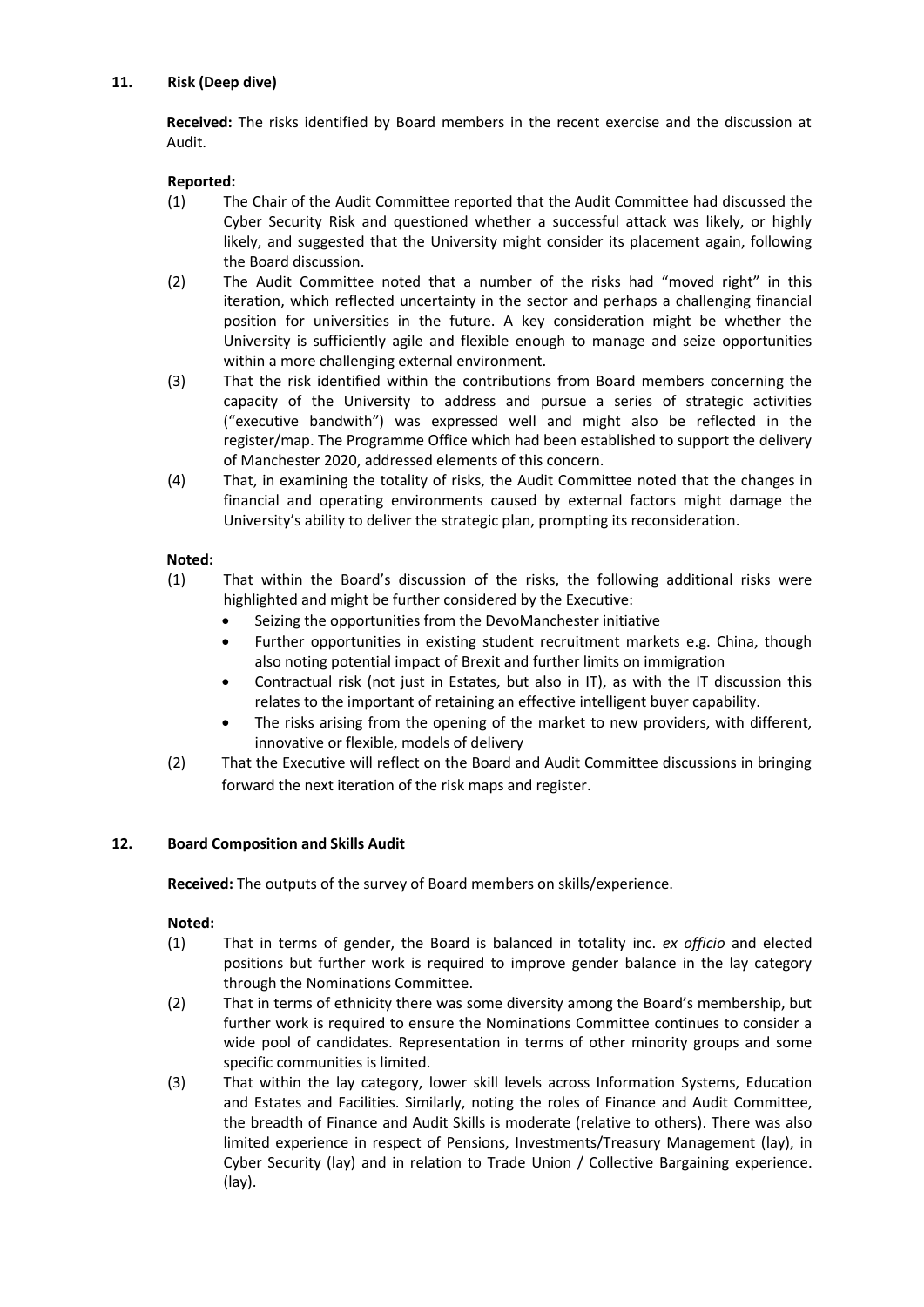- (4) That further consideration might be given to identifying individuals experienced in managing disruptive technologies or change within their organisations, particularly in relation to digital services. SME's were also not well represented. In terms of the Senate and staff category, the calls for nominations should highlight the skills and experience that would be particularly welcomed by the Board, in the run up to elections.
- (5) That, more broadly, the Nominations Committee should be encouraged to widen its recruitment practices and bring in greater diversity.

## **13. Board committee reports**

**(a) Finance Committee, 23 January 2017.**

**Received:** A summary report and minutes of the meeting held on 2 February 2017.

- (1) That the Finance Committee received an update on the capital programme.. Finance Committee approved the following investments stages:
	- Sir Henry Royce Institute, £11.5m of expenditure
	- Fallowfield Phase 1, £3.8m of expenditure
- (2) That from the Finance Report Finance Committee noted the following:
	- the setting of research awards targets as part of the 2017/18 budget and planning process, the need to monitor the order book and determining whether funds can be spent quicker
	- the HMRC business risk review outcome of 'non low risk' and that there is a very good relationship between the University and HMRC
	- the approval by Finance Sub Committee (FSC) that zero-rating is sought in respect of designated areas of MECD and potentially GEIC and Royce and that a simple floor-space method is used for sign off from HMRC
	- the approval by FSC of the use of the same principle of a floor-space method for GEIC and Royce in due course and the subsequent restriction on the use of the building(s) for the ten years post completion
	- the FSC approval of the principle of inviting proposals for expenditure to the merged endowment funds as part of the 2017/18 Budget and Five Year Plan process including the cross University review of present and recurrent plans that may require use of the unlocked funds.
	- the delegation by FSC of the finalisation of the communications process for the invitation of expenditure proposals to the Endowments Project Group
	- the need for the University to improve its phasing of the budget
	- the update on the international payroll obligations project indicating that an element of the provision should be released in 16/17
- (3) That the Finance Committee received and noted the December 2016 management accounts and full year forecast for 2016-17:
	- The forecast for 2016-17, provided based on November 2016's results, was not accepted by the University and Faculties have been asked to revisit this.
	- Research income is a continued concern. Awards are up year-on-year but this is not translating into increased activity.
- (4) That the Finance Committee approved the following recommendations:
	- To make its insurance programme more cost effective, the University will investigate self-insurance retaining as much as 90% of claims cost under the Combined Employees and Public Liability policy, while passing the significant volatility to the insurer. It will seek quotations for levels of excess including (i) nil excess (as status quo), (ii) £10k excess, and (iii) £20k excess for Combined Liability cover.
	- The University will implement a long term plan to reduce the level of claims. This will include reviewing policies and procedures, providing training and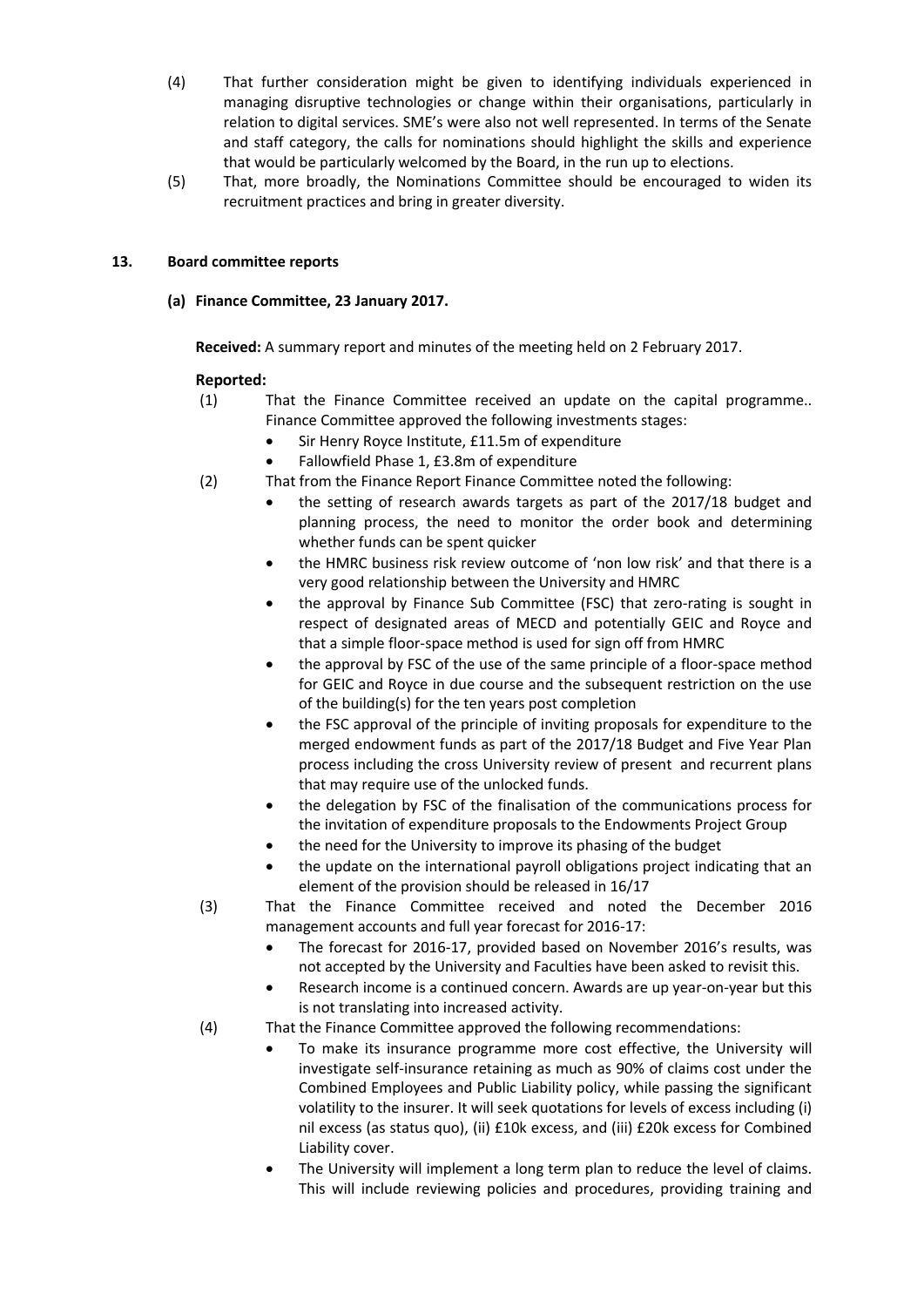support to managers in managing their claims, and hence reduce the future premium cost and related tax.

- (5) That the Committee noted the 2015-16 TRAC results and that the return will be formally approved at Audit Committee on 2nd February.
- (6) That the Committee agreed that it could provide a recommendation of a new Socially Responsible Investment Policy (SRIP) for the Board of Governors by signing off the revised materials outside of a formal meeting. This would provide a recommendation for the May Board of Governors meeting which allows discussion at the 18th April Finance Committee meeting.
- (7) That the Finance Committee received presentations from:
	- Aon Hewitt
	- Investec
	- Harris

The Committee was broadly satisfied with the performance of two Investment Managers who attended this time and felt the revised Investment strategy originally proposed by the Universities advisors Aon Hewitt was on track.

## **(b) Audit Committee, 2 February 2017.**

**Received:** A summary report and minutes of the meeting held on 2 February 2017.

- (1) The Committee noted the addition of Dapo Ajayi to the Audit Committee, who had transferred from Finance Committee to take up the place vacated by Edward Astle.
- (2) The Committee received a copy of the University's TRAC summary, covering the return submitted to HEFCE in January 2017. The Audit Committee was content with the process and the submission as presented, and recommended that the TRAC Summary is provided to the next Board meeting.
- (3) That Uniac had finalised and completed nine substantive audits, and one benchmarking review, since the last meeting of the Committee. These covered; Data Integrity of Staff Leavers, Validated provision in Humanities, I-Proc approvers, UKVI (Students), Confucius Institute, the Construction Partnering Framework (Phase 1), the Admissions Code of Practice in University Halls and Private Halls, the Use of Temporary staff and the benchmarking of sector compliance with the Prevent Duty.
- (4) That the Data Leavers Integrity audit had prompted both immediate and longer term actions. The Student Lifecycle Project would address future concerns, but in the meantime the issues Uniac identified would be addressed by the new Information Governance Office.
- (5) That the UKVI Compliance Follow-up (Students) audit had sought to provide assurance that the internal audit actions raised in the audit of central controls in 2015/6 had been effectively implemented. Uniac identified that the management of compliance was becoming more systematic and provided a grading of reasonable reassurance, noting that further work is required to reach a consistent level of compliance.
- (6) That the Faculty of Humanities had requested an audit in order to help them improve the governance processes around their validated provision. The approval and review of validations is overseen by the Trans National Education Group, chaired by the Vice-President for Teaching, Learning and Students. While the audit offered reassurance in terms of the implementation of controls and their efficiency and effectiveness. It did identify opportunities to improve the design of those controls. The audit noted that this was an area in which there were potential risk issues in terms of perceptions of the University's reputation for quality.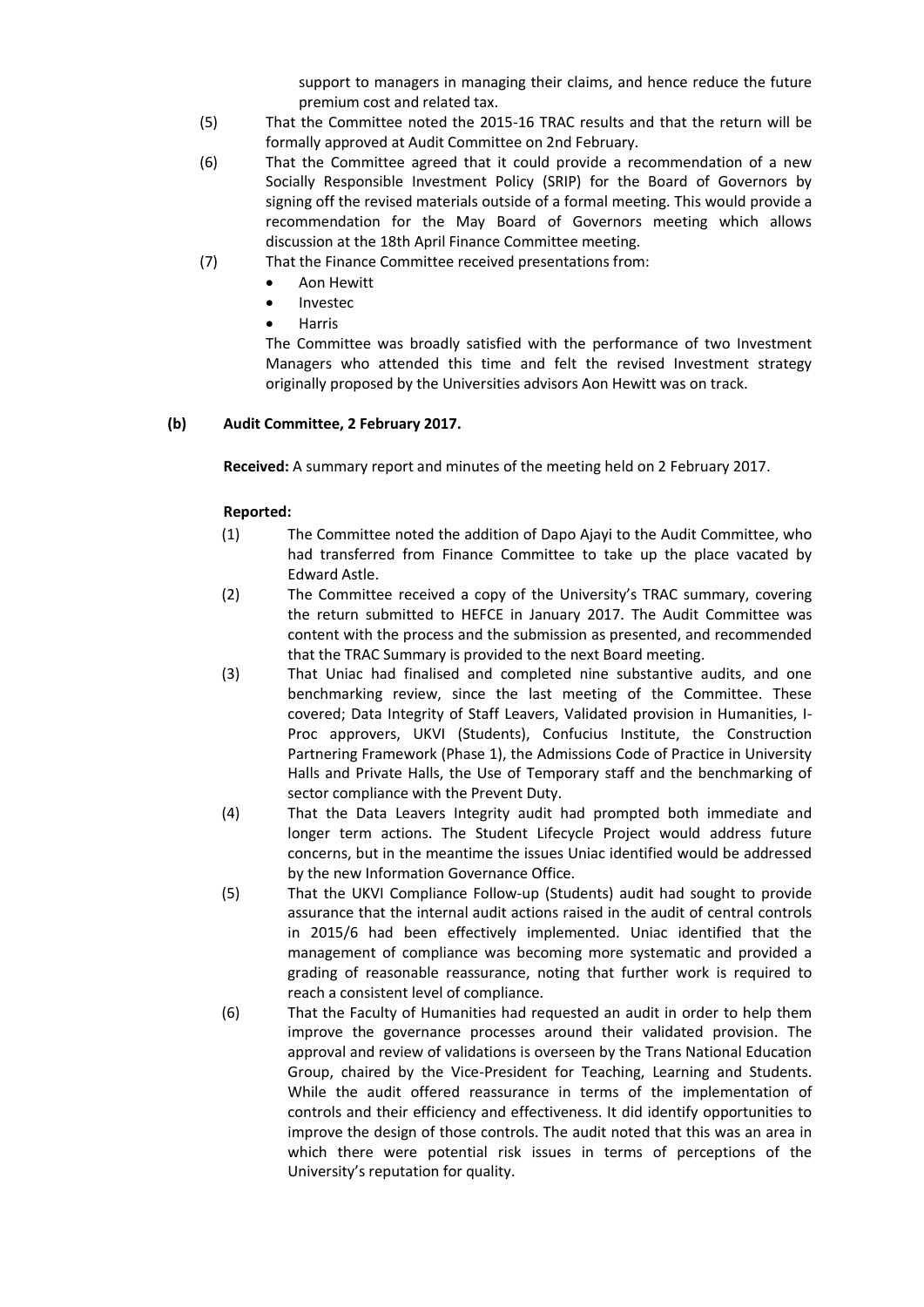- (7) That the 2015-16 audit gave rise to three management letter points within the Audit Committee report, concerning Research, Payroll, and the progress in addressing IT General Controls. The Committee received a report on these items with full details of the action that will be taken in response. Progress would be tracked throughout the year.
- (8) That the Committee received the updated Fraud Response Plan for the University, noting that it had been updated only in terms of job titles and formatting and no substantive changes were required. The Committee therefore recommended the Fraud Response Plan for approval by the Board of Governors.

**Resolved:** The Board of Governors approved the Fraud Response Plan.

### **(c) Remuneration Committee, 23 November 2016.**

**Received:** The minutes of the meeting held on 23 November 2016 (previously reported to the November meeting).

### **15. Report from the Senate**

**Received:** An oral report from the President and Vice-Chancellor on the business initiated at the meeting of Senate held on 8 February 2017.

#### **Reported:**

- (1) That Senate was updated on recent government announcements of relevance to higher education and the current situation regarding the Higher Education and Research Bill and Brexit. Senate also received a report on progress in relation to the priorities for action identified by the 2016 accountability and planning conference, 2016 student numbers, and 2017 student applications.
- (2) That the Vice-President (Teaching, Learning and Students) updated Senate on preparations for the National Student Survey 2017 and the University's submission to the second phase of the Teaching Excellence Framework.
- (3) That the Vice-President (Research and Innovation) reported on the Industrial Strategy Challenge Fund, Science and Innovation Audits and the appointment of Professor Philip Withers as the first Chief Scientist for the Henry Royce Institute. A number of changes to postgraduate research regulations and policies were presented and approved.
- (4) That Senate received a progress report on the review of the Faculty of Science and Engineering. This, plus the role of Senate in such reviews, was discussed at length.
- (5) That Senate received and noted the Annual Report of Student Appeals, Student Complaints and Student Discipline Cases for 2015-16.

#### **16. Report from the Planning and Resources Committee**

**Received:** A summary of matters discussed at the meeting of the Committee held on 8 November 2016 and 13 December 2016, including a revised University Travel Policy, for approval.

**Reported:** That the Report provided information on the Jodrell Bank Discovery Centre Annual Performance Review, the Teaching Excellence Framework, the Office for Fair Access (OFFA) monitoring return, the Postgraduate Taught Bursary proposal, Planning and Accountability, Finance, HR, and Estates Issues, the University of Manchester Research Institute (UMRI), and the Review of the Faculty of Science and Engineering.

**Noted:** That as the University was using only one Travel Management supplier, it might consider spot checks to ensure it was obtaining good value on popular routes.